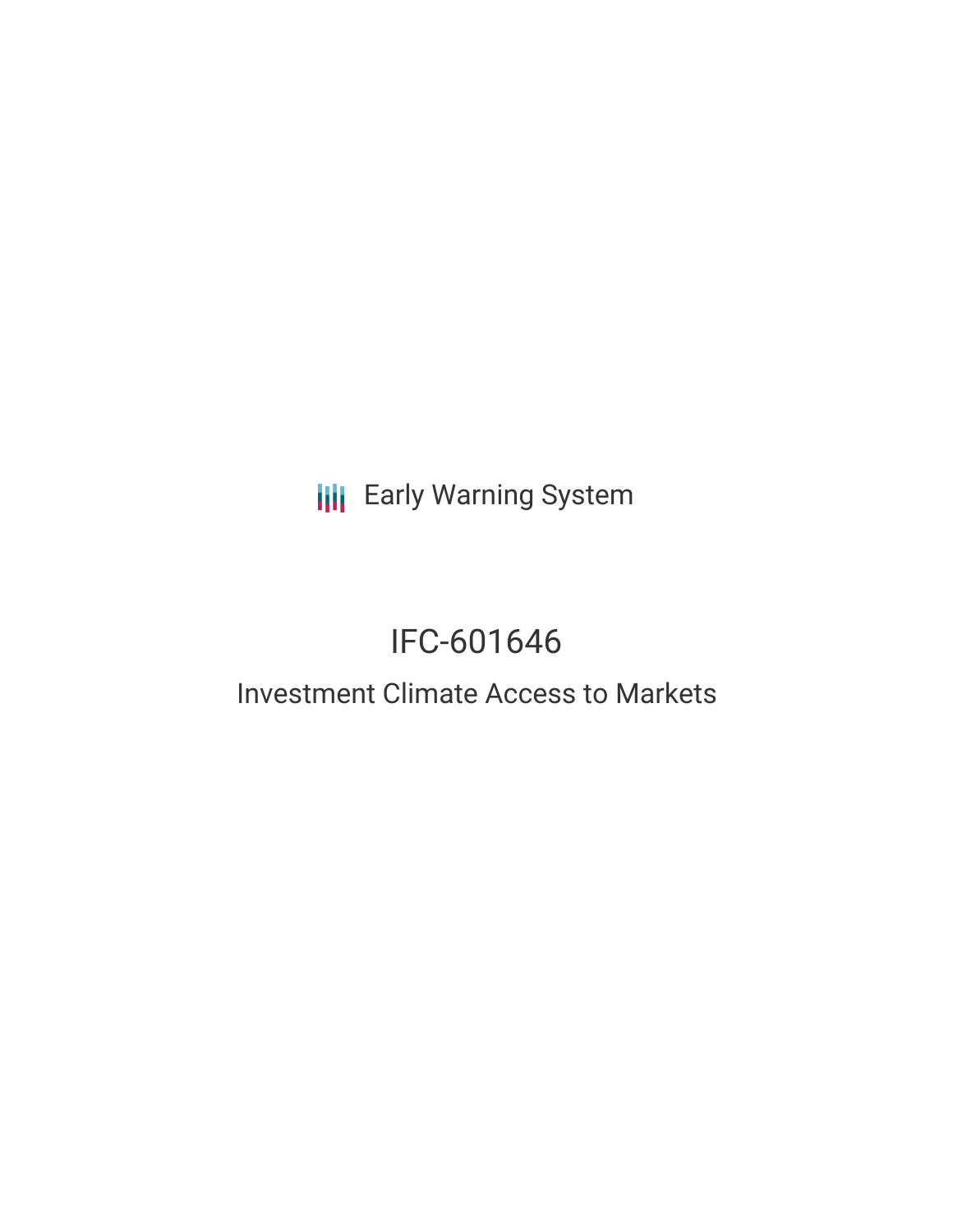

#### **Quick Facts**

| <b>Countries</b>               | Bosnia and Herzegovina                             |
|--------------------------------|----------------------------------------------------|
| <b>Financial Institutions</b>  | International Finance Corporation (IFC)            |
| <b>Status</b>                  | Approved                                           |
| <b>Bank Risk Rating</b>        | U                                                  |
| <b>Voting Date</b>             | 2016-06-30                                         |
| <b>Borrower</b>                | Government of Federation of Bosnia and Herzegovina |
| <b>Sectors</b>                 | Industry and Trade                                 |
| <b>Investment Type(s)</b>      | Loan                                               |
| <b>Investment Amount (USD)</b> | $$2.50$ million                                    |
| <b>Loan Amount (USD)</b>       | $$2.50$ million                                    |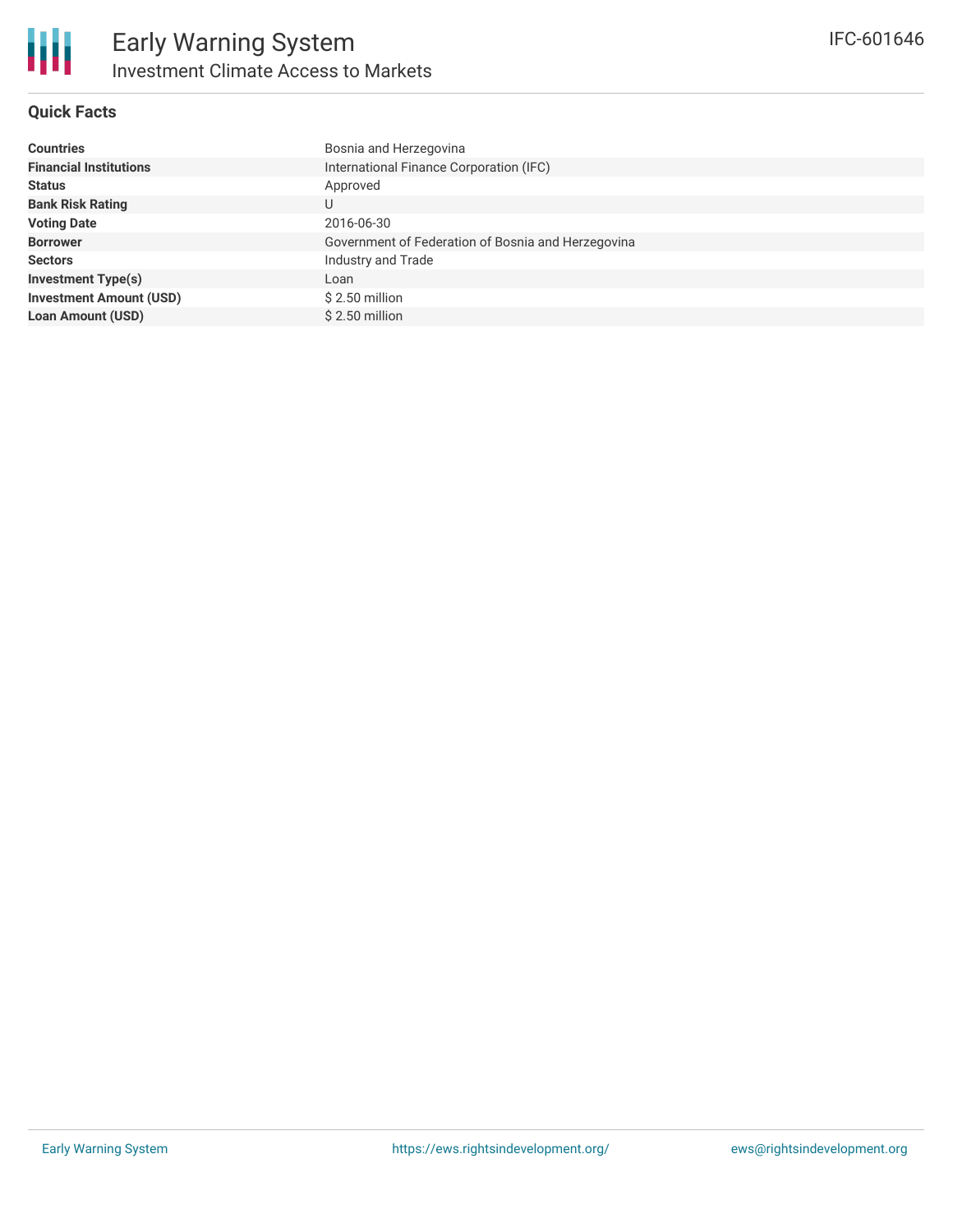

#### **Project Description**

According to IFC website, the Project is focusing on boosting competitiveness by eliminating the barriers to investment, facilitating access to markets (trade) in line with the Reform Agenda as signed up to by the BiH authorities; and echoes the focus of the new WBG country partnership framework in creating conditions for accelerated private sector growth. Furthermore, the project is fully aligned with the goals of the Southeast Europe 2020 Strategy, which considers growth in food production (agribusiness), job creation, trade and investment as a high priority.

The objective is to improve business environment in BiH and competitiveness of its business through three components: (a) Improving business regulations and quality infrastructure at national and entity level to reduce regulatory costs; (b) Strengthening investment policy and promotion to facilitate investments; (c) Facilitating access to market (intra-regional and inter-regional) by reducing private sector costs in the movement of goods across border.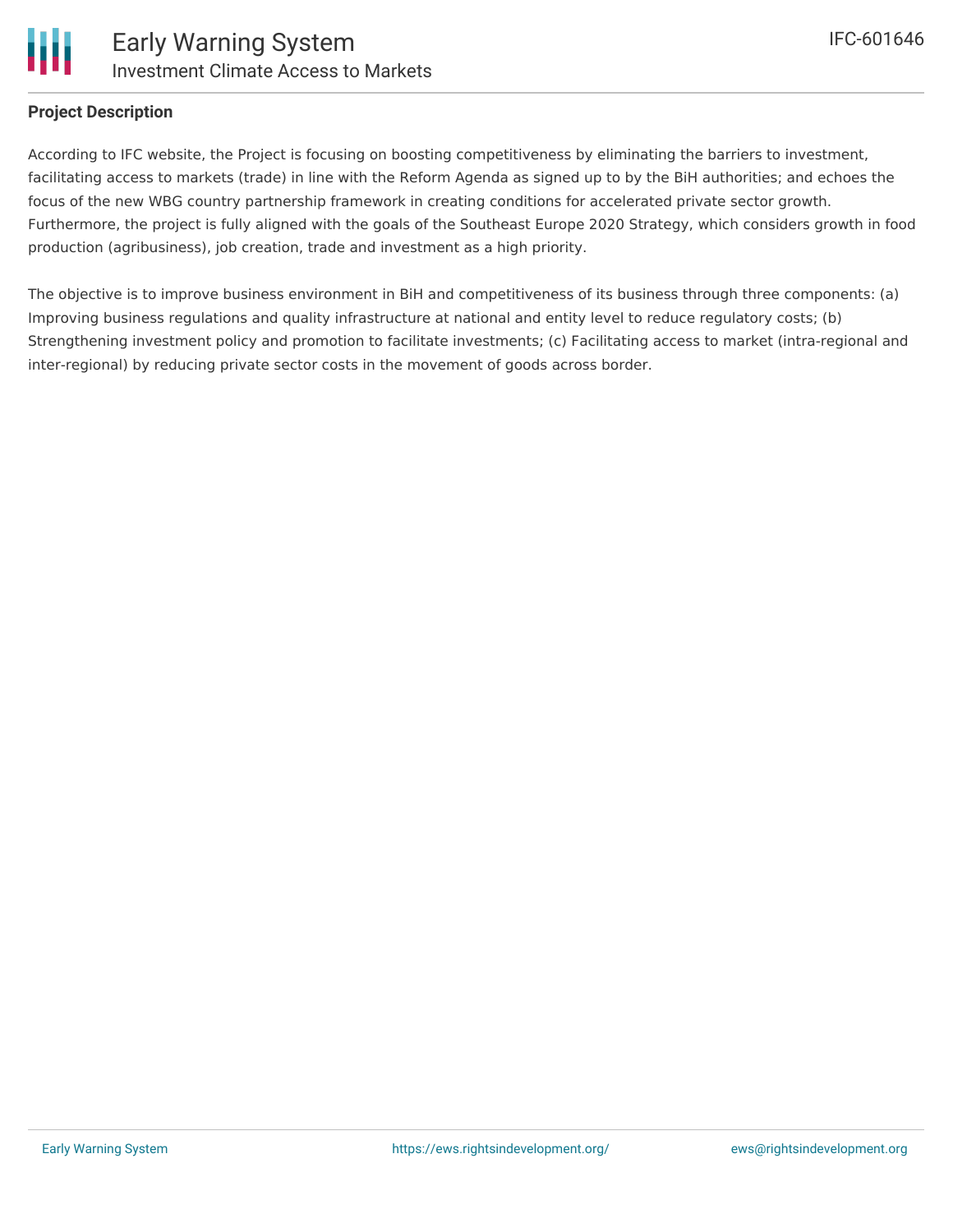

#### **People Affected By This Project**

The Project objective is to improve business environment in BiH and competitiveness of its business through three components:

(a) Improving business regulations and quality infrastructure at national and entity level to reduce regulatory costs;

(b) Strengthening investment policy and promotion to facilitate investments;

(c) Facilitating access to market (intra-regional and inter-regional) by reducing private sector costs in the movement of goods across border.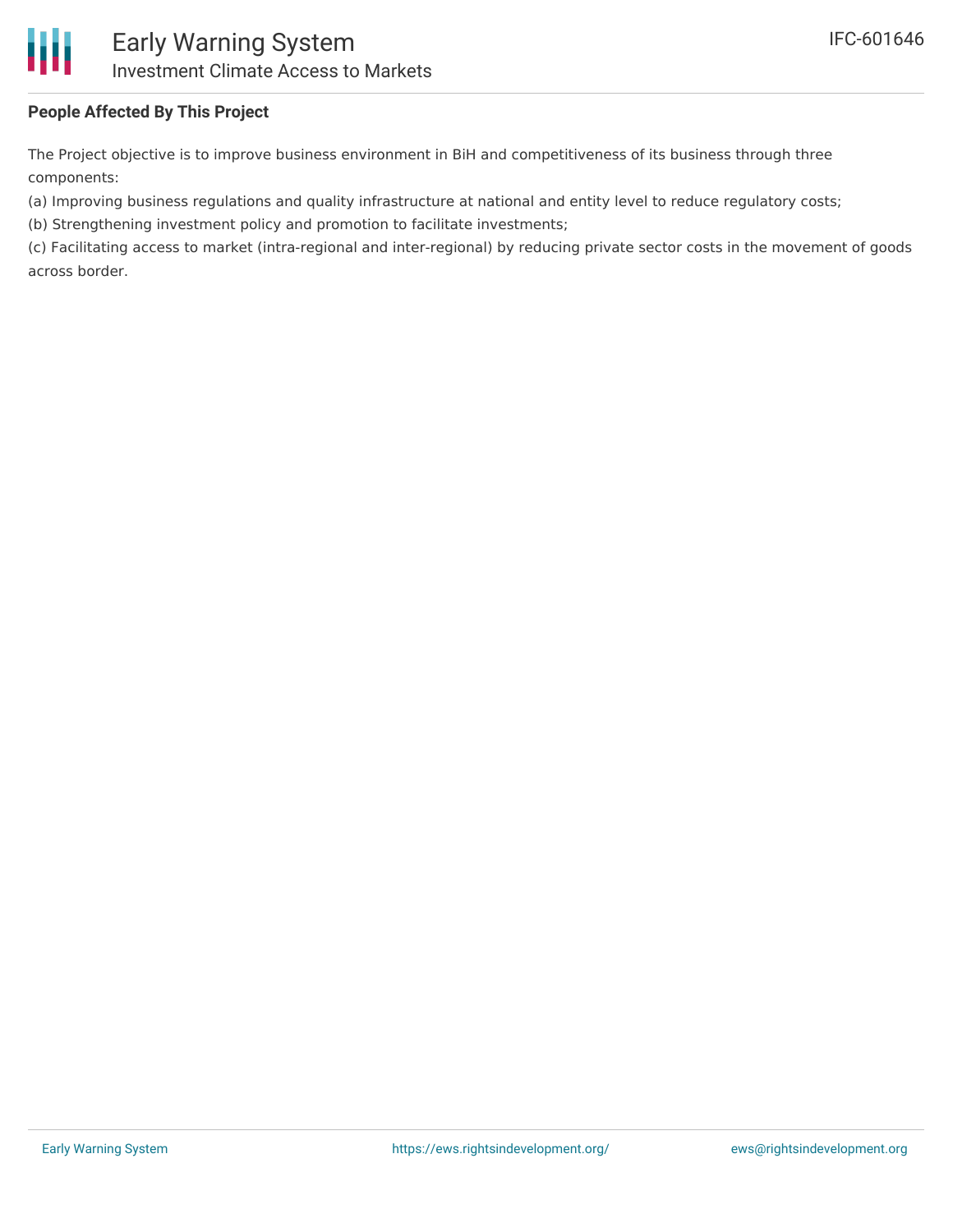

#### **Investment Description**

• International Finance Corporation (IFC)